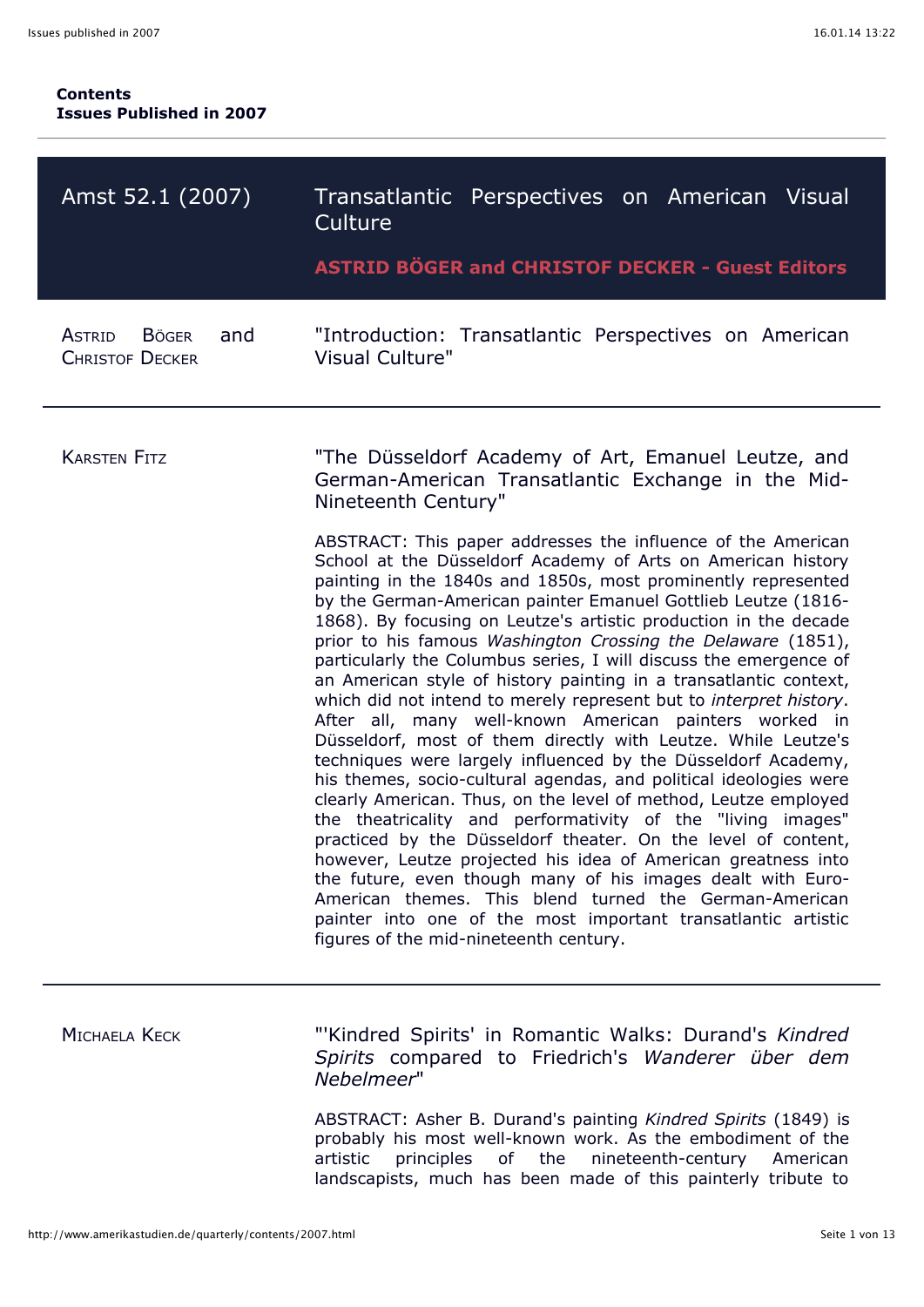Thomas Cole, the founder of the Hudson River School. Yet, if we insert it into the peripatetic tradition, it yields fruitful results in that it more fully illuminates the simultaneously depicted peripatetic stations of "Knowledge" and "Arrival," as well as the nineteenth-century dialogue between the sister arts of writing and painting. It is also most remarkable for the size of the portrayed protagonists in the painting. In fact, it is one of the few canvases of the Hudson River School that can vie in its figures' size with C. David Friedrich's famous *Wanderer über dem Nebelmeer* (ca. 1817), its European counterpart, as to the walk in painting. A brief summary about the peripatetic tradition, its poetic stations, and the iconography of the act of walking in painting will precede the comparison of the two canvases. Underlying the exploration of the parallels and differences of the walk in the New and the Old World are the questions as to the relationship between man and nature as well as the inherent landscape aesthetics.

BETTINA FRIEDL **The Hybrid Art of Fashion Photography: American** Photographers in Post-World War II Europe"

> ABSTRACT: The distinction between art photography and fashion photography was long regarded as significant and necessary to protect 'serious' photography from fashion's odium. Like authors writing for Hollywood, 'serious' photographers risked their respectability if they worked for one of the major fashion journals and thus carefully avoided being labeled 'fashion photographers.' Yet early on, major American photographers—Edward Steichen, Man Ray, Clifford Coffin, Irving Penn, Richard Avedon, and William Klein among them—spent years abroad working for international fashion journals, producing images that emphasized the fashionable and transitory quality of dress and glamour while creating photographs of timeless beauty and aesthetic value. This paper will adopt a phenomenological, descriptive approach in order to focus on the visual inventiveness of American photographers in transforming European fashion into images of perfection while at the same time transgressing accepted generic boundaries.

CHRISTOF DECKER "'Irony is a Cheap Shot': Robert Altman, Luis Buñuel, and the Maneuvers of Comic Deconstruction"

> ABSTRACT: In 2006, the year of his death, Robert Altman received an Honorary Academy Award for his lifetime achievement. Despite this belated recognition by the Hollywood establishment, his films since the late 1960s have been regarded as highly critical and aesthetically complex forms of interrogating American culture and society. Indeed, Altman was one of the last active auteurs from the era of the New Hollywood Cinema who had begun their careers by deconstructing Hollywood formulas and American myths. Focusing on his early work and, in particular, on aspects of the comic, this essay examines how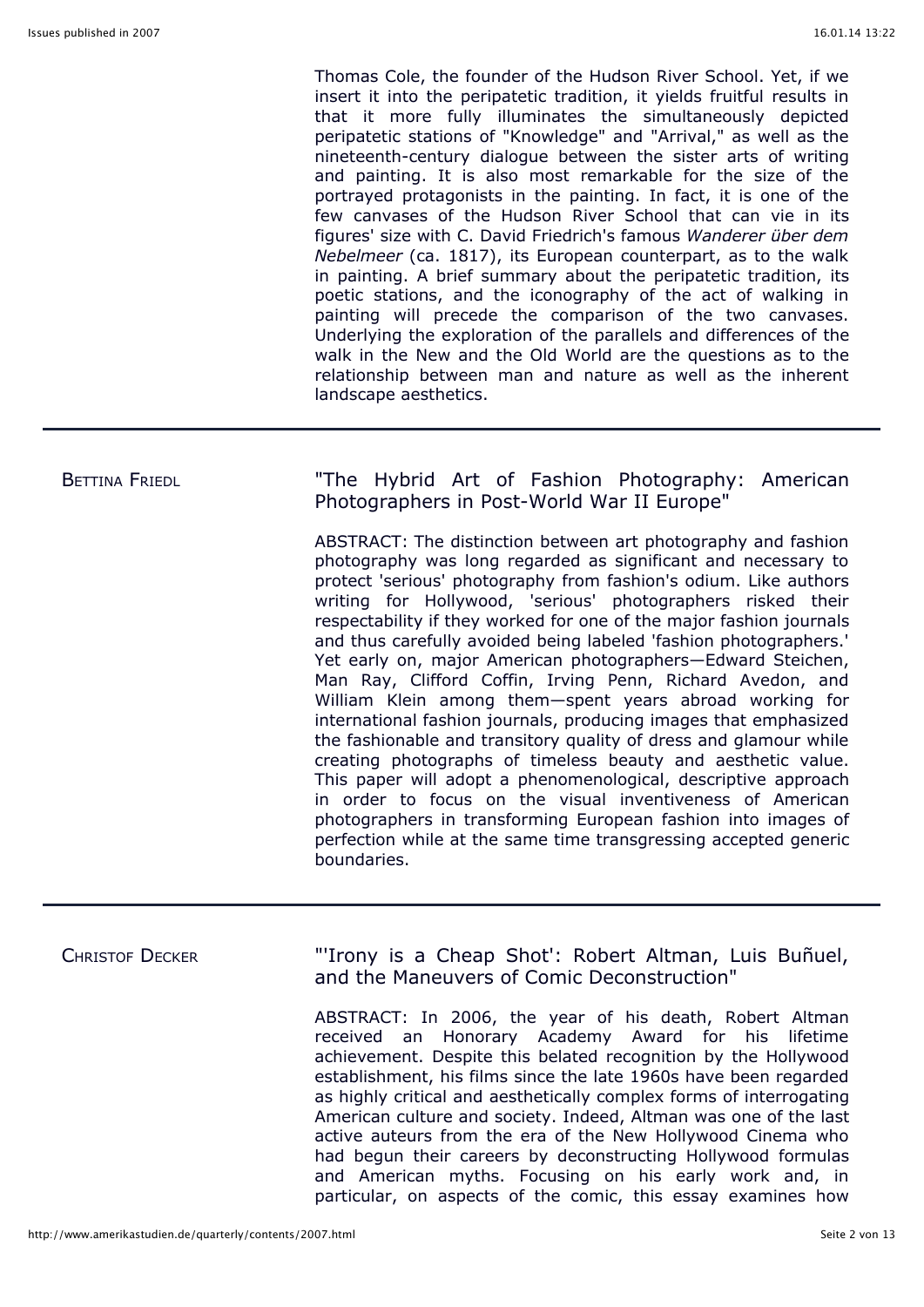Altman's films shaped, and complicated, what has been called his democratic aesthetic. By juxtaposing Altman with the late work of Luis Buñuel, I will argue that a crucial, if ambiguous, achievement of the American art cinema lies in its interrelation of comic deconstruction and performative self-creation.

### JOHANNES VÖLZ **The Index and Its Vicissitudes: Hyperrealism from** Richard Estes to Andreas Gursky"

ABSTRACT: Comparing the high-precision paintings of the photorealist Richard Estes with the large-scale photographs of Andreas Gursky opens up a view on the transatlantic dynamic of hyperrealism that has hitherto gone almost completely unnoticed. While both artists share a strong interest in hyperrealist aesthetics, contrasting Estes with Gursky also allows us to see how this aesthetic underwent a transformation as it traveled from American photorealist painting to German Bechercircle photography. Most obviously, the two œuvres differ regarding imagery: The majority of Estes's paintings show cityscapes derived from a specifically American iconography, whereas Gursky's works emphasize the topos of worldwide circulation. On a deeper level, both artists differ in their assessment of indexicality. Through his painterly approximation of the photographic look, Estes suggests that photography, despite or even because of its indexicality, fails to provide representations that both look and *feel* realistic—a shortcoming arguably alleviated by photorealist painting. While Estes thereby questions the relevance of indexicality for realistic representation, Gursky casts the index itself into doubt by digitally manipulating his conventional photographs. Surprisingly, however, this does not simply transport Gursky's semi-digital photography into the realm of the fictional usually ascribed to painting. Rather, the undecidable status of his photographs' indexicality, in combination with his move towards abstraction, creates a new sense of representational truth. Estes and Gursky thus challenge the critical discourse on the index of the last thirty years.

| PETER SCHNECK | "To See Things Before Other People See Them': Don<br>DeLillo's Visual Poetics"                                                                                                                                                                                                                                                                                                                                                                                                                                                                                                                                                                                                       |
|---------------|--------------------------------------------------------------------------------------------------------------------------------------------------------------------------------------------------------------------------------------------------------------------------------------------------------------------------------------------------------------------------------------------------------------------------------------------------------------------------------------------------------------------------------------------------------------------------------------------------------------------------------------------------------------------------------------|
|               | ABSTRACT: Don DeLillo's fascination with images in general and<br>visual art in particular has been noted by many readers and<br>critics. Especially in regard to the dominant role of modern media<br>in DeLillo's fiction-from photography, film and television to the<br>computer-this obvious obsession with contemporary American<br>visual culture has often been interpreted as a fundamental<br>critique of the global culture of media images. However, a more<br>thoughtful investigation at DeLillo's specific use of images reveals<br>that his attitude towards visual culture is much more complex,<br>both highly ambivalent and highly self-reflexive. For while the |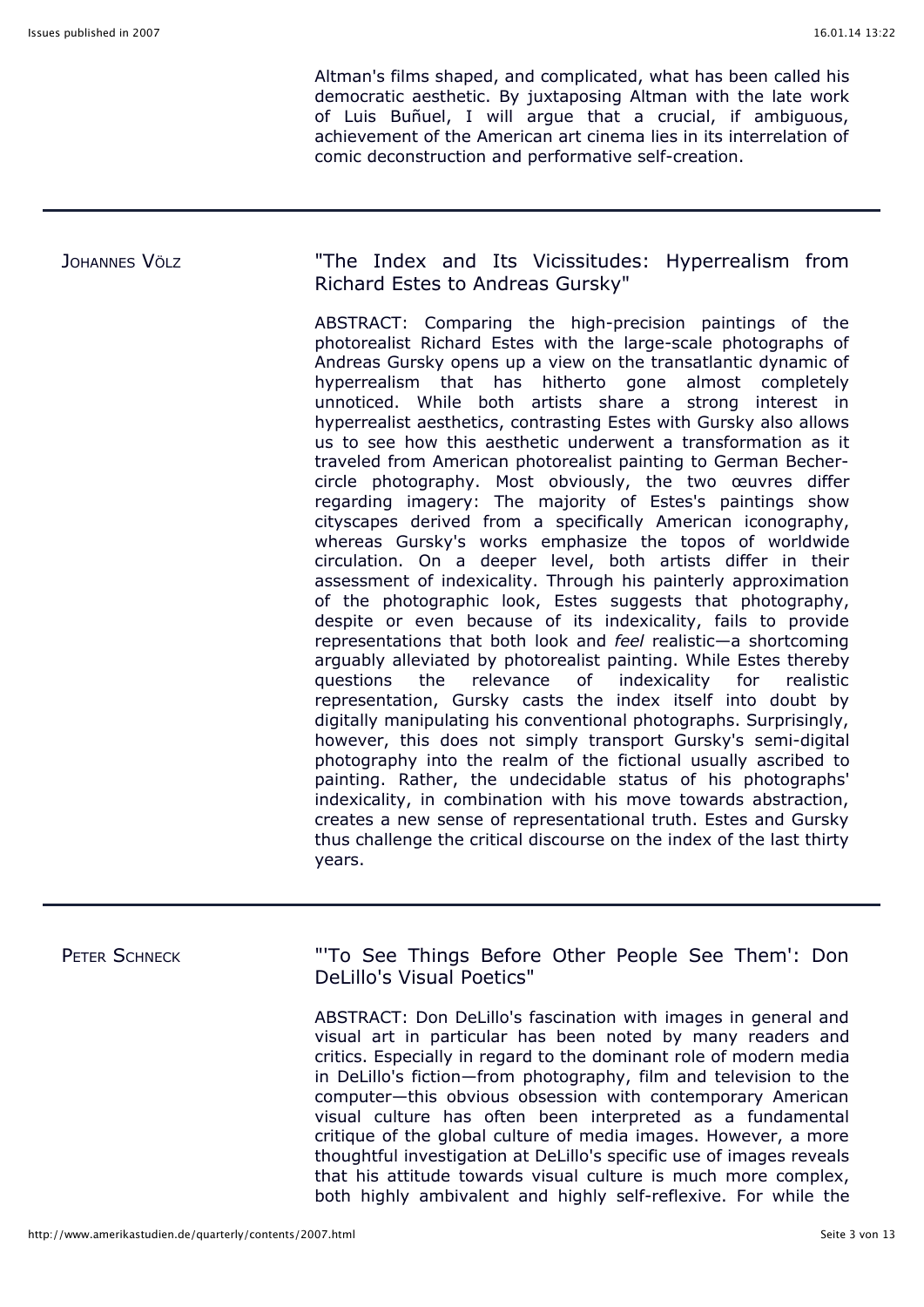author is indeed wary of the powerful cultural effects of the image, DeLillo also tries to tap into this power by carefully integrating the presentation of imagery from various sources into his own highly visual poetics. What characterizes the visual strategies in DeLillo's writing most is the attempt to expand the effect and function of literary descriptions of visual representations—i.e. what is commonly called ekphrasis through the convergence of contrasting visual formats. The article discusses specific instances of DeLillo's visual poetics which are built on the description of paintings, while giving particular attention to the contrast between their original European iconographic tradition and DeLillo's revisualization in the context of American culture.

### LAURA BIEGER **The Contract Contract Contract August 2** Transatlantic Landscapes and Living Images: 'Marlboro Country' Revisited"

ABSTRACT: "A landscape is a cultural image, a pictorial way of representing, structuring or symbolizing surroundings. This is not to say," as Denis Cosgove and Stephen Daniels point out, "that landscapes are immaterial. They may be represented in a variety of materials and on many surfaces—in paint on canvas, in writing on paper, in earth, stone, water and vegetation of the ground". Thus a landscape is always both 'image' and 'picture,' and as such also bound to a specific site and an artistic genre. The iconography of 'Marlboro Country,' which will serve as my starting point as well as the lens to look at the American western landscape is not only a typical representative of this conceptual ambiguity of landscape, but it is also one that stands out because of what W.J.T. Mitchell would call its lasting 'vitality.' Conceived in the early nineteenth century the American western landscape, which has by now been so efficiently condensed into the familiar Marlboro advertising images, initially seemed 'unspeakable' to its European explorers. Applying Mitchell's approach of 'found objects' and 'living images' this paper revisits instances of the evolution of its imagery in textual and visual accounts of the nineteenth century and traces a shift from the 'object found' gaining recognition by its picturesque visualization to the baroque 'object lost' of wilderness nostalgia which we find still at work in the visual rhetoric of the Marlboro campaigns today.

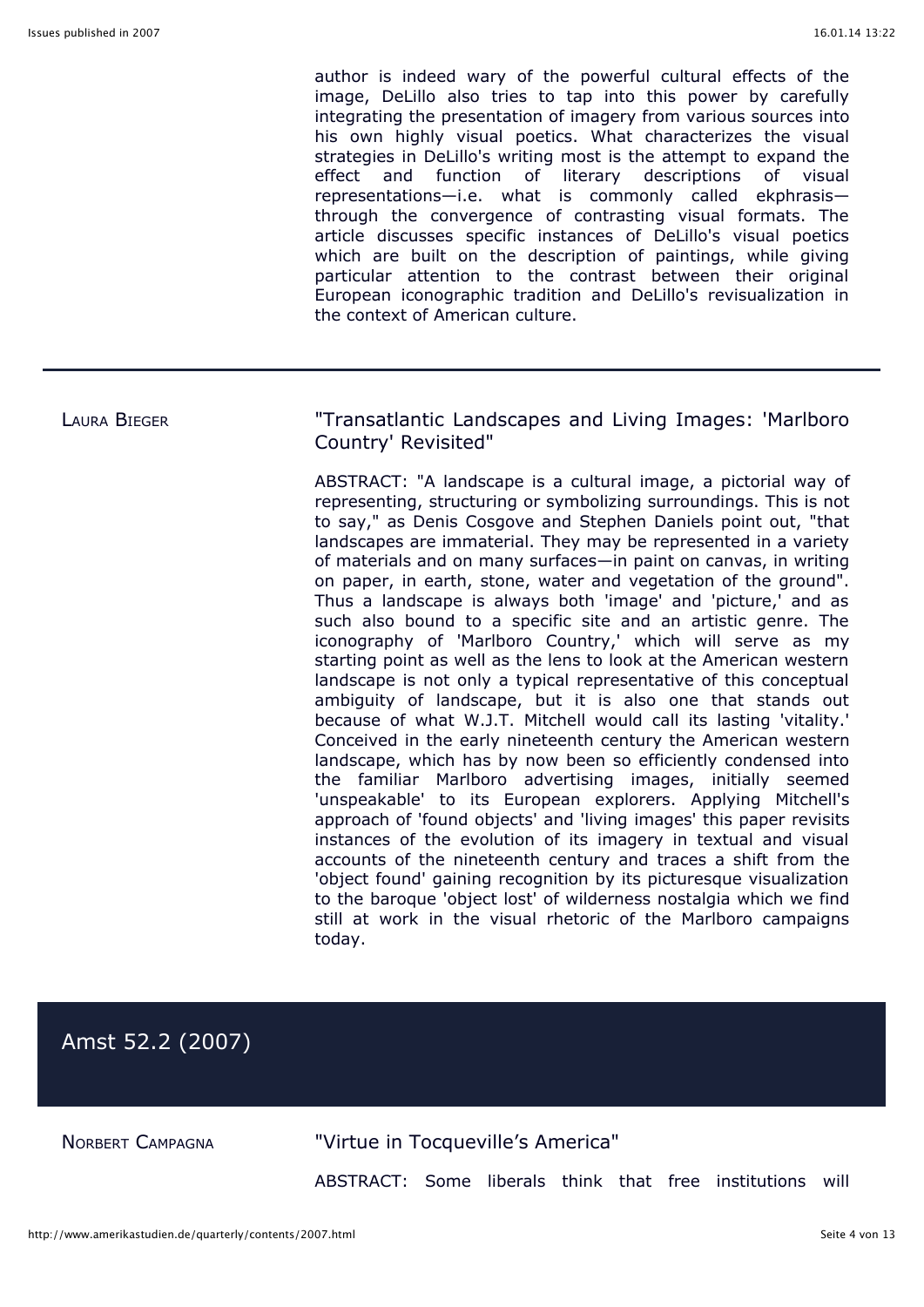dispense those benefiting from them to display political or civic virtue. Tocqueville does not share this view. In this contribution I want to discuss the way Tocqueville deals with the problems one meets when maintaining, on the one hand, that free institutions need politically virtuous people and, on the other, that democratic individuals are not politically virtuous. As will be shown, Tocqueville tries to solve the problem by relying on two mental mechanisms—believing and forgetting—and on participatory mechanisms. Democratic man must, while participating politically, believe that one can participate for other than self-centered reasons and sometimes forget that his reasons are unselfish. Though this kind of believing and forgetting may help us preserve liberty in peaceful times, it may be doubted that they will also be sufficient when troubled times will demand that the individual sacrifice his life for the free republic.

## THOMAS CLARK "'The American Democrat' Reads *Democracy in America*: Cooper and Tocqueville in the Transatlantic Hall of Mirrors"

ABSTRACT: Tocqueville and Cooper have traditionally been seen as ideological brothers in arms, but the relationship between their political theories is far more complex. Both proceed from the problem of preserving liberty by containing the excesses of mass democracy, but their positions within Atlantic and national discourses on liberty and equality engender diverging definitions, perceptions, and solutions concerning American government and democracy. From a postcolonial perspective, Cooper rejects Tocqueville and his authority as a representation of the European imperial gaze as well as the colonized American mind. As a classical republican Cooper defines democracy as a society based on the natural principles of equal rights and social inequality, in which order is contingent upon the deference of the many to a natural aristocracy of virtue and talent. This model collides with Tocqueville's understanding of democracy as homogenous equality, which requires completely new means of checking the threat of majority tyranny. While Cooper's assessment of American inequality was empirically more accurate, Tocqueville had a better understanding of the implications of democratic modernity, though his popularity with Americans, as Cooper partly understood, resulted from the possibility of reading his study as a long-awaited European endorsement of American democracy.

GALIA BENZIMAN "'Try Not to Love such a Country': The Americanization of Sholom Aleichem's Yiddish Text"

> ABSTRACT: *Mottel the Cantor's Son* (1907, 1916), one of the most popular Yiddish novels of the twentieth century, is a story of emigration. As such, it is preoccupied with cross-cultural,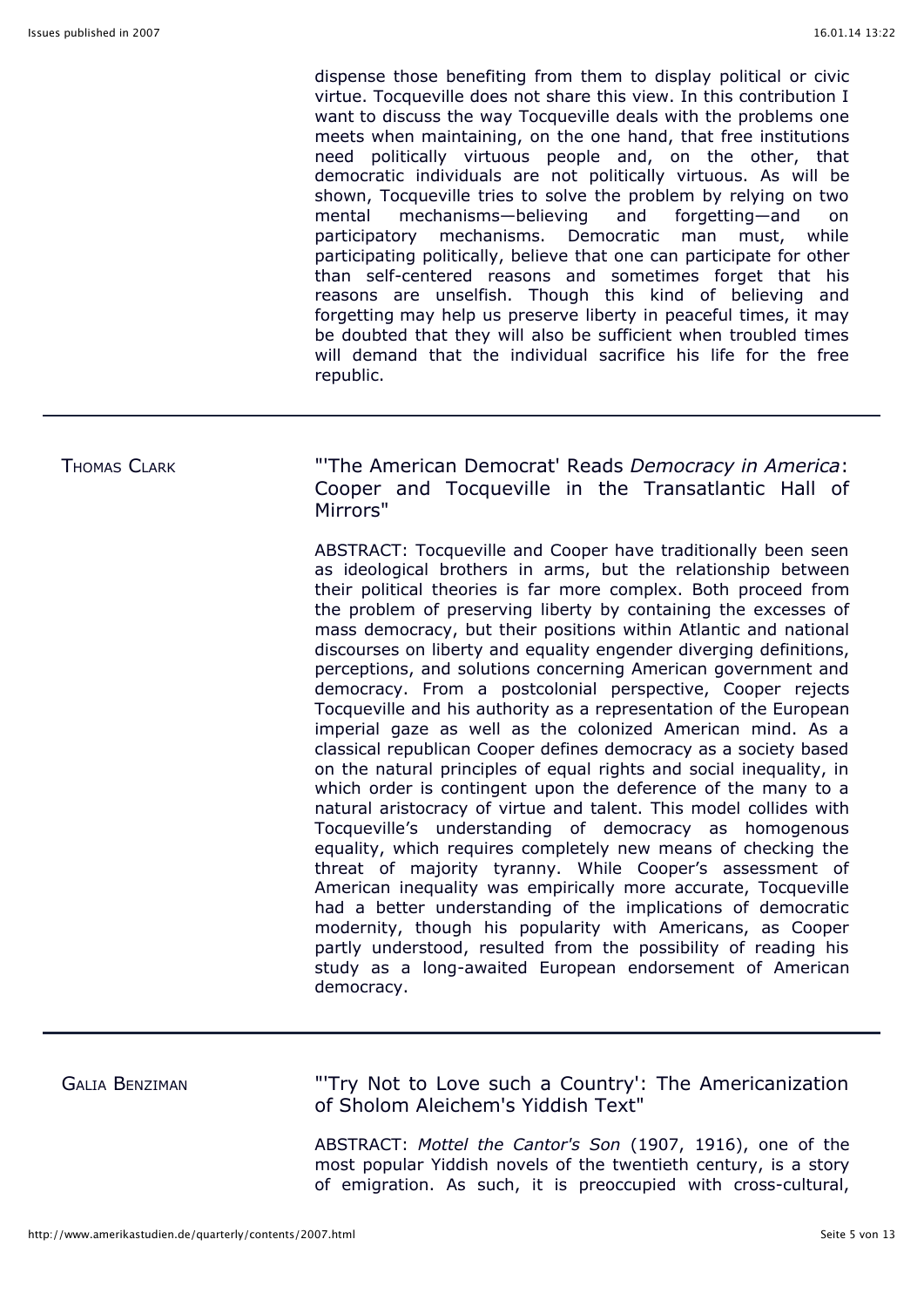cross-national, inter-religious, and inter-lingual relations. Aspiring to move from one geographical and cultural setting to another—from the poverty-stricken Eastern-European Jewish town to the promisingly rich and excitingly modern "New World" of North America—the characters, and to some extent also their author, Sholom Aleichem, are busy disparaging their former world and idealizing the new. The translation of the novel into English by Tamara Kahana (published 1953) augments this dynamics in its attempt to assimilate the work to the American canon and reduce its Jewishness. Kahana, being both a Jewish immigrant herself and the author's grandchild, is an involved translator. Rather than an act of mediation and communication, her strategy of translation appears to be an act of appropriation, a rewriting whereby the otherness of the source text is erased. At issue here—for all three agencies that deliver Mottel's story to us (the narrator Mottel, the authorial voice, and the translator) is an ideal of identity that involves a break with the past. For Mottel and for Sholom Aleichem this ideal is America and the formation of an assimilated American identity; for Kahana it is a perfectly accessible Americanized story. However, in both the original text and in its translation, this ideal is continually, subtly subverted even as it is strenuously articulated and sought.

JULIA FOULKES **The State State Strate Story: Urbanization and the Arts** Meet at Lincoln Center"

> ABSTRACT: When discussions began about a new performing arts center in Manhattan in the mid-1950s, philanthropists, impresarios, artistic directors, and educators welcomed the opportunity to broaden the audience for the arts. The idea was to go from "class" to "mass," as Edgar B. Young, the overseer of the project, put it. But most agree that Lincoln Center fell far short of that goal and, instead, re-inscribed the elitism of the high arts in its monumental architecture, conventional programming, and international rather than local gaze. This paper seeks to explore fissures in the monumentality of Lincoln Center by aligning indoor spaces alongside outdoor ones, particularly by adding an attention to spatial patterns and the performances inside the theaters to the more often viewed architecture and demographic changes of the neighborhood. It is an attempt to tie these stages**—**the setting of some of the grandest performances in the world**—**to the surrounding streets to reveal the defining features of the intertwining of the arts and urbanization in the post-World War II era that re-made American cities into "culture cities."

KATHARINA ERHARD and KARSTEN FITZ

"Publications in American Studies from German-Speaking Countries, 2006"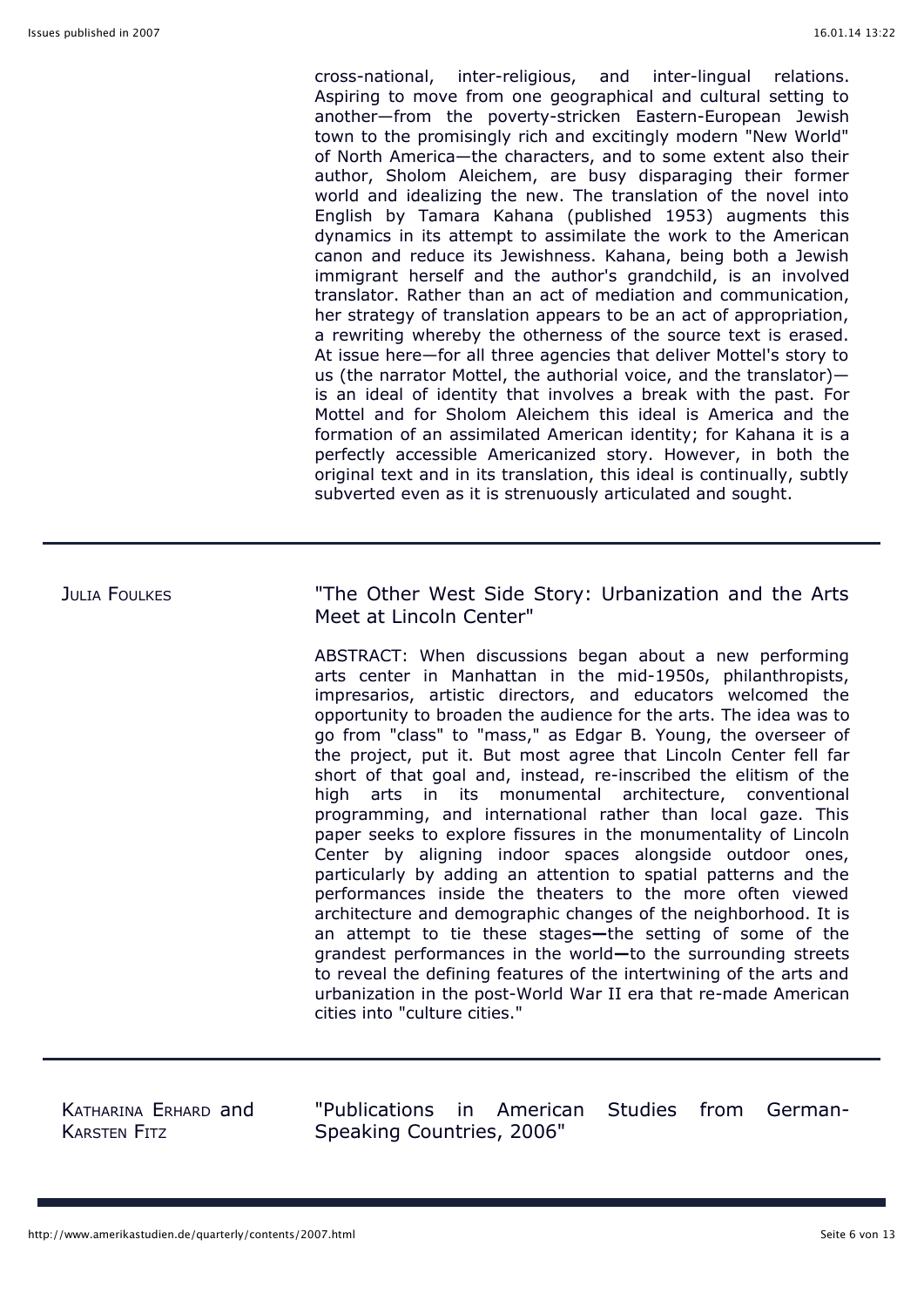| Amst 52.3 (2007)                                                 | Teaching American Studies in the Twenty-First<br>Century<br><b>GERHARD BACH and JÜRGEN DONNERSTAG - Guest</b>                                                                                                                                                                                                                                                                                                                                                                                                                                                                                                                                                                                                                                                                                                                                                                                                                                                                                                                                                                                                                                                                                                                                                                                                                                                                                                                                                                                                                                                                                                                                                                                                                                                                                                                                                                                                                                                                                                                                                                                                                                                                                                                                                                                                                                                                              |
|------------------------------------------------------------------|--------------------------------------------------------------------------------------------------------------------------------------------------------------------------------------------------------------------------------------------------------------------------------------------------------------------------------------------------------------------------------------------------------------------------------------------------------------------------------------------------------------------------------------------------------------------------------------------------------------------------------------------------------------------------------------------------------------------------------------------------------------------------------------------------------------------------------------------------------------------------------------------------------------------------------------------------------------------------------------------------------------------------------------------------------------------------------------------------------------------------------------------------------------------------------------------------------------------------------------------------------------------------------------------------------------------------------------------------------------------------------------------------------------------------------------------------------------------------------------------------------------------------------------------------------------------------------------------------------------------------------------------------------------------------------------------------------------------------------------------------------------------------------------------------------------------------------------------------------------------------------------------------------------------------------------------------------------------------------------------------------------------------------------------------------------------------------------------------------------------------------------------------------------------------------------------------------------------------------------------------------------------------------------------------------------------------------------------------------------------------------------------|
|                                                                  | <b>Editors</b>                                                                                                                                                                                                                                                                                                                                                                                                                                                                                                                                                                                                                                                                                                                                                                                                                                                                                                                                                                                                                                                                                                                                                                                                                                                                                                                                                                                                                                                                                                                                                                                                                                                                                                                                                                                                                                                                                                                                                                                                                                                                                                                                                                                                                                                                                                                                                                             |
| <b>GERHARD</b><br><b>BACH</b><br>and<br><b>JÜRGEN DONNERSTAG</b> | "Introduction:<br>Teaching<br>American<br><b>Studies</b><br>the<br>in.<br>Twenty-First Century"                                                                                                                                                                                                                                                                                                                                                                                                                                                                                                                                                                                                                                                                                                                                                                                                                                                                                                                                                                                                                                                                                                                                                                                                                                                                                                                                                                                                                                                                                                                                                                                                                                                                                                                                                                                                                                                                                                                                                                                                                                                                                                                                                                                                                                                                                            |
| <b>MATTHIAS OPPERMANN</b>                                        | ""Writing in 'that other space": Digital Storytelling and<br>the Scholarship of Teaching in American Studies"<br>ABSTRACT: This paper introduces the emerging 'scholarship of<br>teaching and learning' as a movement that challenges the status<br>of teaching in academic American Studies in the United States<br>and offers tools for an assessment of pedagogies in the field. The<br>disciplinary design of American Studies has changed noticeably<br>since the 1960s, when critical pedagogy became highly influential<br>with progressive educators. In the teaching of American Studies,<br>this has led to new and revised curricula and the integration of<br>new technologies. But the status of teaching remains unchanged.<br>Scholarly teaching is not considered as problem-driven, serious<br>intellectual work, and the notion of teaching and scholarship as<br>two completely separate fields still prevails. Critical pedagogy<br>has provided important theoretical guidelines for teaching, but it<br>does not offer the tools we need to better understand where and<br>how learning in American Studies courses takes place. Likewise<br>it fails to suggest how certain traditional or multimedia<br>pedagogies are expressive of specific methods and agendas of<br>knowledge production in American Studies. To reinvent critical<br>pedagogy from within the field of academic American Studies, I<br>suggest that we engage in the scholarship of teaching and<br>learning (SoTL) and Lee Shulman's notion of 'signature<br>pedagogies' as a way to make teaching truly consonant with<br>programmatic and methodological markers of the field. My<br>formulation of the attributes of potential American Studies<br>pedagogies offers a basis for the re-evaluation of traditional<br>classroom practices. With a case study from the Visible<br>Knowledge Project, I introduce digital storytelling as a potential<br>pedagogical marker of American Studies which makes tacit<br>knowledge about the conceptual and political agenda of our field<br>visible to novice and expert learners. By moving from scholarly<br>teaching towards a scholarship of teaching, we can come to an<br>understanding of which emerging pedagogies best serve certain<br>disciplinary dimensions, and how they need to be combined with<br>other, different approaches. |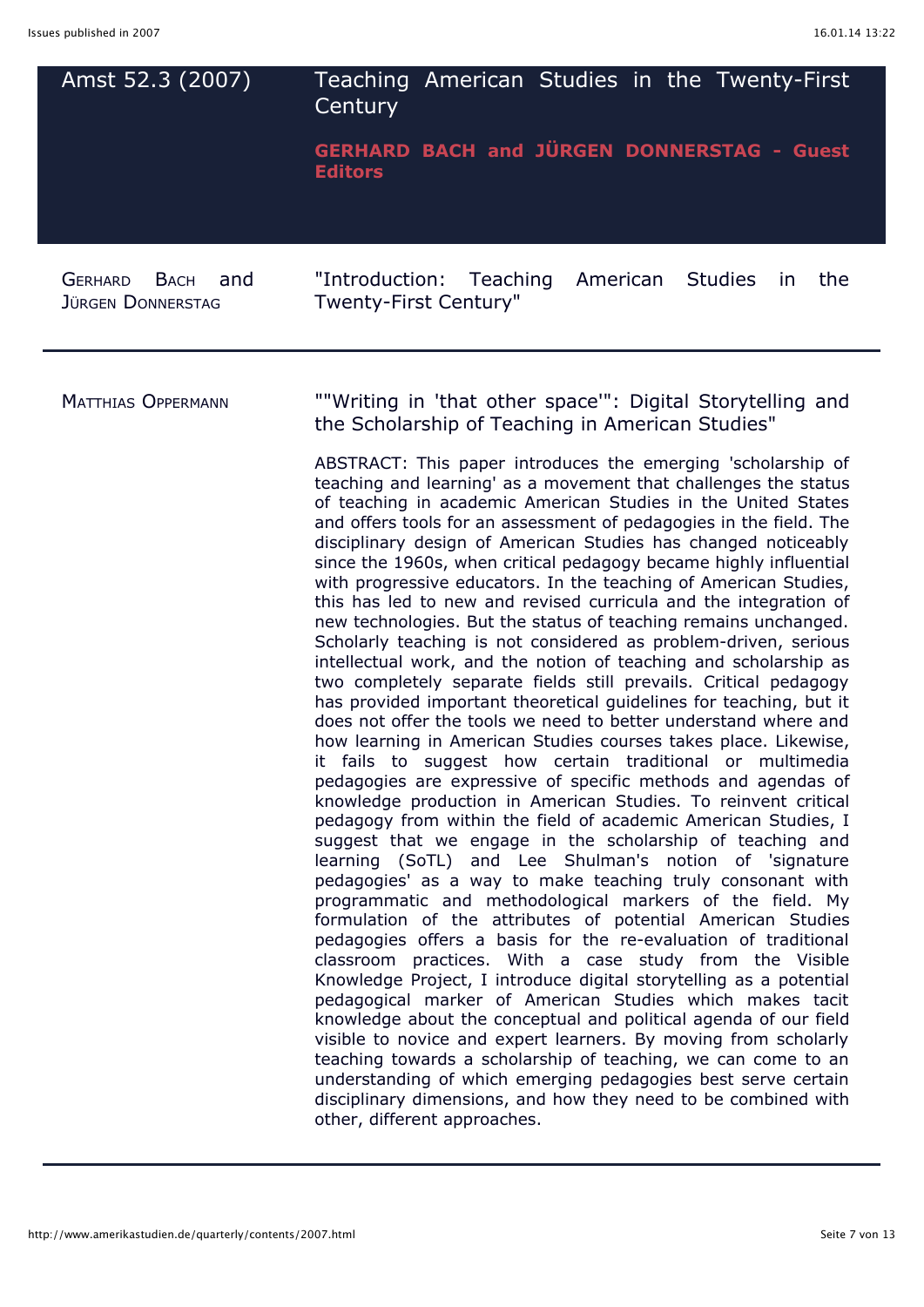### GABRIELE LINKE "Memory, Media, and Cultural Mediation"

ABSTRACT: Especially in times of political tensions, teachers need to intensify their efforts to explore new methods and themes for teaching American culture. The theme of memorialization offers a focus of study that is political, but not in a superficial, polarizing way. In 2004, the University of Wyoming at Laramie and the University of Rostock conducted a joint project on the politics of memory. Students in Rostock and Laramie investigated local history and its memorialization and presented their findings with the help of PowerPoint presentations in the virtual joint classroom. The project was intended to explore several issues. Firstly, with regard to contents it was assumed that, besides teaching its participants historical knowledge, a critical debate of selected issues in American history and American cultures of memory can also influence cultural awareness and tolerance positively, question stereotypes, and develop communicative skills. Secondly, transatlantic video conferences via Internet were tried out as a tool for cooperative and reciprocal intercultural learning. Thirdly, the integration of student-made PowerPoint presentations into video conferences was tested for feasibility. The analysis of excerpts from the video conferences illustrates what can be accomplished and what needs to be done to make transatlantic video conferences a success.

### LAURENZ VOLKMANN "Our 'Favorite American'—Teaching Michael Moore"

ABSTRACT: In recent years Michael Moore has become the ubiquitous favorite American of many Germans increasingly critical of the American way of life in general and the Bush administration in particular. This article delineates how Moore caters to common and well-established anti-American prejudices and sentiments, analyzing how he is perceived as an 'objective' and authentic transatlantic source of information by many (high school) students of English. It is shown why and how Germans appreciate his brand of 'America bashing,' but also how his documentaries can be used in the EFL classroom to further media competencies and intercultural learning. Researching and discussing the 'Moore phenomenon,' students can attain a critical stance towards ideologically biased and seemingly 'objective' images of the United States.

# WOLFGANG HALLET "Close Reading and Wide Reading: Teaching Literature and Cultural History in a Unit on Philip K. Dick's 'Minority Report'"

ABSTRACT: This article argues that the common practice of reading literary texts in the foreign language (FL) classroom almost always implies the exclusion of the cultural dimension of the text. The latter is more or less treated as an extra-textual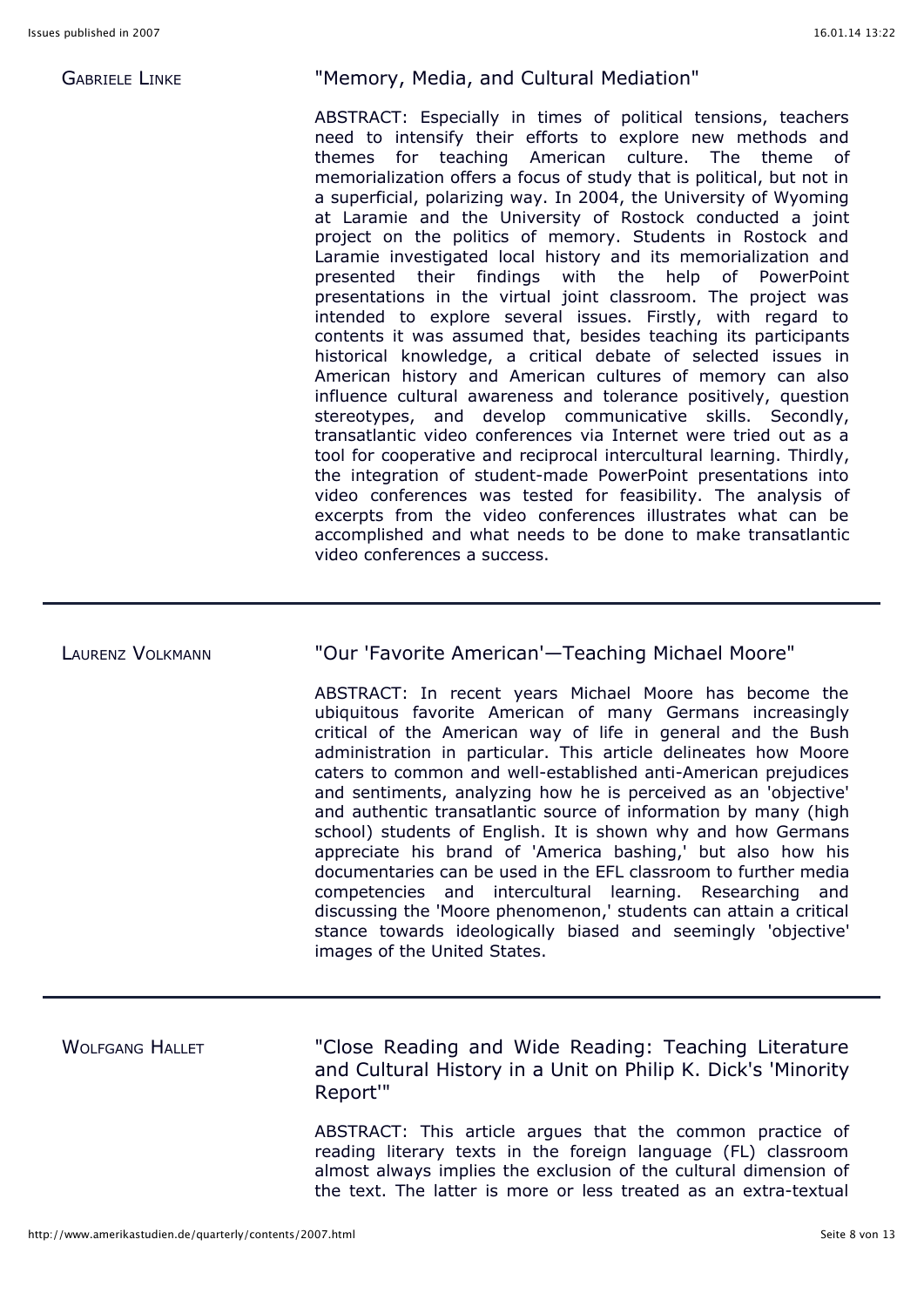phenomenon and reduced to factual information provided in annotations. Against this practice and with reference to new historicist, interdiscursive and intertextual approaches it is suggested that a literary text in the FL classroom be embedded in a network of texts. While co-reading them ('wide reading'), students are able to understand and interpret the literary text ('close reading') by discovering parallels and correspondences, allusions and recurring themes, notions and motifs as well as references to the cultural situation or issues. The article presents an empirical example from the FL classroom that uses Philip K. Dick's story "Minority Report" to illustrate how FL students can explore the interrelatedness of the literary and the cultural text.

slightly optimistic blending of Indian, white, and black cultural

| <b>ANDREAS</b><br><b>HARTMANN</b>                                 | MÜLLER- | "Is Disney Safe for Kids?-Subtexts in Walt Disney's<br><b>Animated Films"</b><br>ABSTRACT: This paper presents a teaching approach that allows<br>for a critical reflection of the ideological subtexts of the Walt<br>Disney Company's animated films in secondary school (grades 9-<br>10). In a learner-centered approach popular culture texts form<br>an important part of the EFL curriculum. It will be shown that the<br>Walt Disney Company, one of the leading producers worldwide of<br>popular culture texts, transports messages of American<br>dominance as well as ethnic and gender stereotyping in their<br>texts. The animated films of the Walt Disney Company especially<br>warrant close scrutiny since they are central to the company's<br>marketing concept of cross-merchandizing.<br>Based on the<br>multiliteracies (Cope<br>and<br>Kalantzis)<br>and<br>concepts<br>of<br>intertextuality (Hallet) a task-based teaching approach for the |
|-------------------------------------------------------------------|---------|-----------------------------------------------------------------------------------------------------------------------------------------------------------------------------------------------------------------------------------------------------------------------------------------------------------------------------------------------------------------------------------------------------------------------------------------------------------------------------------------------------------------------------------------------------------------------------------------------------------------------------------------------------------------------------------------------------------------------------------------------------------------------------------------------------------------------------------------------------------------------------------------------------------------------------------------------------------------------|
|                                                                   |         | English foreign language classroom will be outlined<br>and<br>supported with examples for the two cartoon feature films Who<br>Framed Roger Rabbit (1988) and The Rescuers Down Under<br>(1990).                                                                                                                                                                                                                                                                                                                                                                                                                                                                                                                                                                                                                                                                                                                                                                      |
|                                                                   |         |                                                                                                                                                                                                                                                                                                                                                                                                                                                                                                                                                                                                                                                                                                                                                                                                                                                                                                                                                                       |
| <b>KARSTEN</b><br><b>FITZ</b><br>and<br><b>KLAUS-DIETER GROSS</b> |         | "Native American Literature as a Transcultural and<br>Multimedia Experience: Sherman Alexie's Reservation<br>Blues"                                                                                                                                                                                                                                                                                                                                                                                                                                                                                                                                                                                                                                                                                                                                                                                                                                                   |
|                                                                   |         | ABSTRACT: This article outlines a project on teaching Sherman<br>Alexie's novel Reservation Blues (1992) in the EFL classroom as<br>part of a transcultural and multimedia experience. It sets out<br>from the stereotypical and backward-looking, popular (here:<br>cinematic) constructions of Native Americans and contrasts these<br>with Alexie's view of Native American realities past and present<br>and his vision of how to survive against the claims of a<br>predominant white environment. A discussion of a short story<br>sketches out the complexities of present-day Indianness. The<br>main part discusses in some detail how Alexie's novel sets<br>cultural sensitivity (with a focus on music, storytelling, and<br>religion) against the depressing real-life conditions to create a                                                                                                                                                            |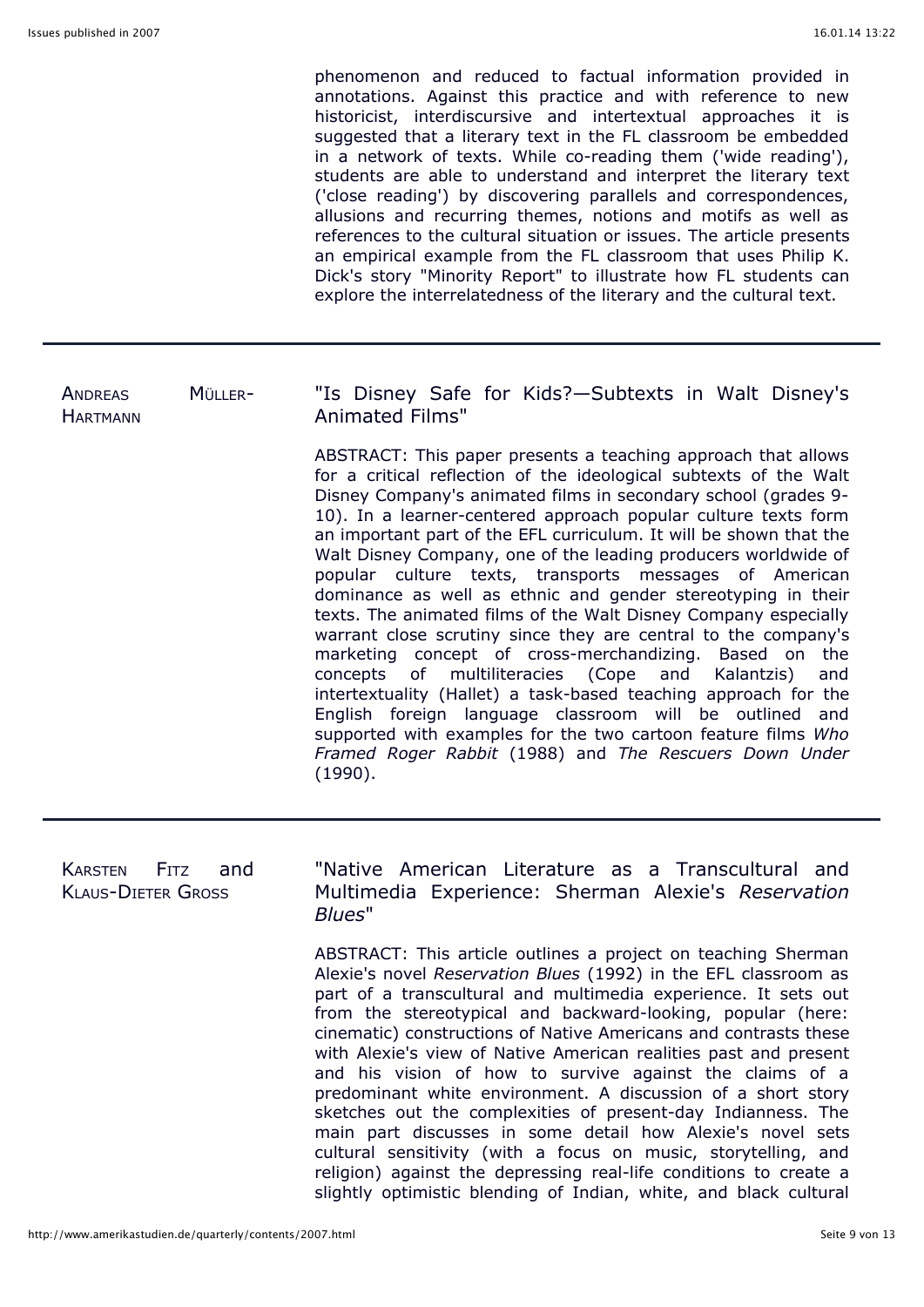modes, enabling the main character to survive against the odds. This tendency is found again in the pop-style cross-over music of a CD that Alexie has produced on the poetic chapter openings of his novel, and in his 1998 movie, *Smoke Signals*, in which both topical elements and characters reappear, although in reshaped form. To Alexie, culture is a dynamic balancing act between cultural change and preservation. With regard to the perception of cultural 'others' in general and Native Americans in particular, this broadly contextualized and historicized transcultural and multimedia approach sensitizes students to the need for negotiating between their own internal and external cultural perspectives—a self-reflection crucial to the process of intercultural learning.

# Amst 52.4 (2007)

JOE LOCKARD "Justice Story's *Prigg* Decision and the Defeat of Freedom"

> ABSTRACT: The essay compares the early anti-trafficking and antislavery rhetoric of United States Supreme Court Justice Joseph Story with his authorship of the 1842 *Prigg* decision returning a black woman, Margaret Morgan, and her children from Pennsylvania into slavery in Maryland. It argues that the contradiction between these two positions was muted due to judicial nationalism that bracketed personal and official opinions. There is an ideological line between Story's 1820 "Charge to the Maine Grand Jury" and the 1842 *Prigg* decision, one traced by the absence of active, cognizant black subjects. For Story, blacks represented a passive class without their own will, one requiring rescue from their enslaved situation by action of law. His concept of the rule of law provided a means to display white racial nobility while forging a constitutional vehicle for civilizational advance. In Story's nationalist jurisprudence, forceful assertion of federal authority, whether through suppression of piracy or slave-trading, was necessary to assure justice for the nation more than justice to individuals. Thus the refusal of witness and narratorial blindness at the heart of *Prigg* resulted from a fusing of sacrificial nationalism with a racial denial of citizenship and self-determining subjectivity for blacks.

MATTHIAS MAASS "When Communication Fails: Spanish-American Crisis Diplomacy 1898"

> ABSTRACT: The essay analyzes the relevance of the legal differences between two kinds of truces during the crisis diplomacy conducted between Washington and Madrid just prior to the Spanish-American War in 1898. Although the different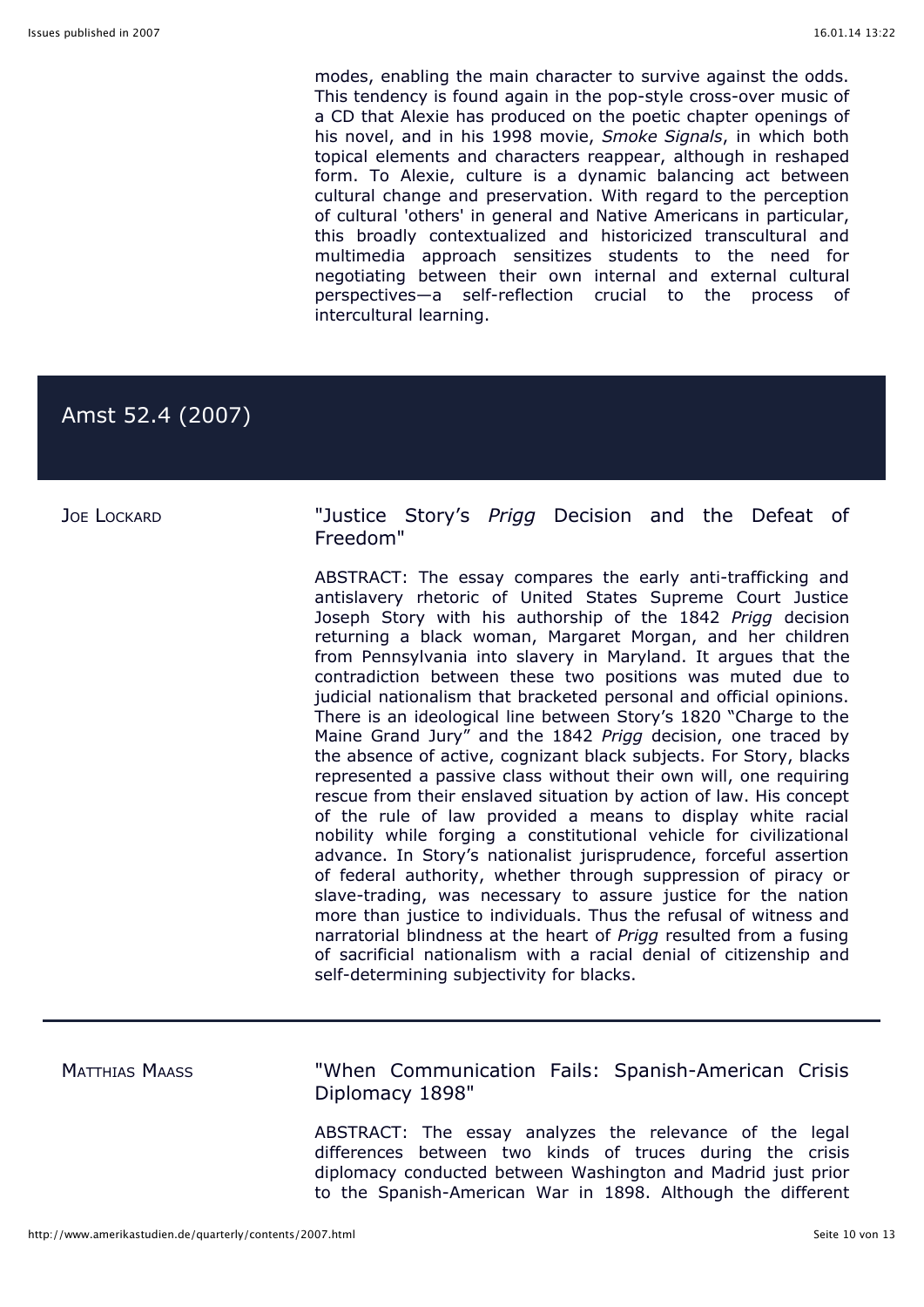legal terms carried important nuances in meaning and with regard to their political implications, they were frequently used improperly. Such a lack of clarity and precision in the communication between the Spanish and U.S.-American sides aggregated and built up into a mutual misperception as to each other's *actual* (vis-à-vis the diplomatically *communicated*) objectives with regard to the Cuban insurgency. These legal differences affected U.S.-Spanish crisis diplomacy negatively, even if they by themselves neither caused the breakdown of crisis diplomacy nor the war itself. Rather, miscommunication and misperceptions contributed to the failure of the diplomatic efforts at averting the war; the essay will focus on this particular aspect of Spanish-American crisis diplomacy. Other factors were certainly also responsible for the failure to resolve the conflict between the United States and Spain peacefully—from the Yellow Press and public sentiment, humanitarian concerns and missionary ambitions to economic and business interests to Jingoism, military-strategic desires and the rising tide of American Imperialism—and these factors are not discounted. However, given the breadth of the subject, the essay will limit itself to one aspect, the struggle over the particular type of truce for Cuba and how this impacted Spanish-American crisis diplomacy.

MICHAEL WUTZ "The Politics of (Post)modern Form: Tradition, Language, and Narrative Coherence in *Good Scent from a Strange Mountain*"

> ABSTRACT: Robert Olen Butler has been charged with cultural ventriloquism and been given the restrictive label 'Vietnam War writer.' Rather than reading Butler's work from the perspective of any particular theoretical camp, I argue that *Good Scent from a Strange Mountain* (1992)—his Pulitzer-prize winning short story collection of Vietnamese immigrants living in the American diaspora—participates more broadly in the discourse of modern and contemporary literature. As a narrative practitioner Butler is not intent upon defining his writing through the trends of the academy, but instead allows theoretical and narrative concerns to emerge because they are a 'natural' and, aesthetically, fully integrated fit for his vision as a novelist. In part 1 of this essay, I argue that *Good Scent* demonstrates Butler's keen awareness of the postcolonial situation as it relates to the immigrant experience. In part 2, I advance that Butler's formal interest in representation suggests his affinity for the both modernist and postmodern concern with language, mediation, and signifying slippage. In the concluding part 3, I suggest that Butler's location within a more broadly twentieth-century tradition of short fiction is particularly visible in *Good Scent's* narrative cohesiveness, which blends modes of conventional realism with magical realism into a dissonant formal hybrid. The resulting narrative parallax encapsulates not only the cultural schizophrenia of the collection's inhabitants, but also the (finally, unresolvable) tension between their jarring modes of narrative experience that oscillate between political reality and dreamlike ideality. My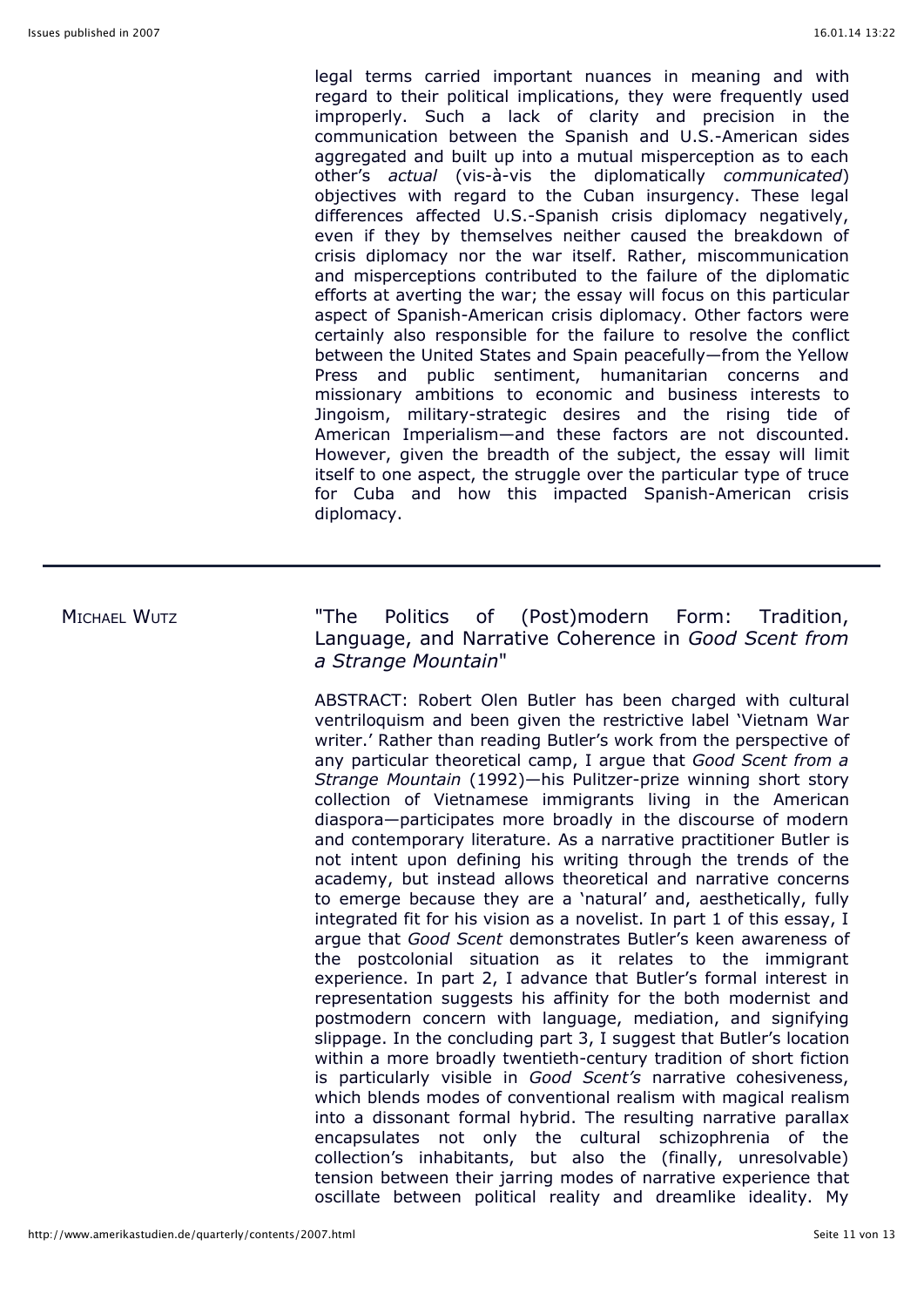overall hope is to make a wide-ranging opening statement about Butler's superb though neglected collection that will lead to further scholarly dialogue.

# BIRGIT DÄWES "On Contested Ground (Zero): Literature and the Transnational Challenge of Remembering 9/11"

ABSTRACT: The cultural memory of September 11, 2001 emerges in an overlap of national and transnational discourses. In light of the simulacral media spectacle of disaster, televised live and hypnotically repeated around the globe, desires for authenticity and re-enactment were as strong as they were difficult to meet. Literature, as a less immediate "technology of memory" (Marita Sturken), has only recently begun to enter the fields of tension between documentary and fictional, objective and sympathetic, and visual and textual modes of representation. In a comparative analysis of a French and an American approach, Frédéric Beigbeder's *Windows on the World* (2004) and Jonathan Safran Foer's *Extremely Loud and Incredibly Close* (2005), this essay exemplarily examines two literary alternatives to hege(mne)monic narratives of the terrorist attacks. Despite their international trajectories, however, a closer look reveals that these novels offer fundamentally divergent solutions to questions of transnationalism. Outlining their specific political, aesthetic, and ethical agendas against the backdrop of commemoration, I will investigate the purposes to which both texts employ their innovative metamnemonic techniques—including storytelling, iconic layouts, photographs, and editorial intervention—and thus explore how literature may contribute to, or undermine, transnational modes of remembering September 11.

| <b>HERB</b><br>KARLFRIEDRICH<br>and OLIVER HIDALGO | "Once Upon a Time in America—Tocqueville on the<br>Beginning of the End of History" |  |                                                                                                                                                                                                                                                                                                                                                                                                                                                                                                                                                                                                                                                                                                                                                                                                                                                                                                                                                                                                                                        |
|----------------------------------------------------|-------------------------------------------------------------------------------------|--|----------------------------------------------------------------------------------------------------------------------------------------------------------------------------------------------------------------------------------------------------------------------------------------------------------------------------------------------------------------------------------------------------------------------------------------------------------------------------------------------------------------------------------------------------------------------------------------------------------------------------------------------------------------------------------------------------------------------------------------------------------------------------------------------------------------------------------------------------------------------------------------------------------------------------------------------------------------------------------------------------------------------------------------|
|                                                    |                                                                                     |  | ABSTRACT: Many authors have already spoken about a<br>presumed end of history. Optimists like Kant, Hegel, or Francis<br>Fukuyama linked their detection of a historical telos with several<br>unrealizable expectations. Pessimists like Rousseau tried to delay<br>the termination of history as long as possible. Alexis de<br>Tocqueville does not belong to either of these sides. His<br>diagnosis refers to a kind of providence, which offers both<br>optimistic and pessimistic visions of democracy. Tocqueville's<br>insightful analysis of modern democracy marks him as one of our<br>contemporaries. Two hundred years after his birth we still face<br>the two alternatives the French aristocrat had conceived as<br>options for the future: freedom or servitude. With this in mind,<br>Tocqueville's vision of the USA's becoming the first political,<br>economic, and cultural power of the world is of special note. The<br>leading role of American democracy therefore also includes both<br>chances and risks. |